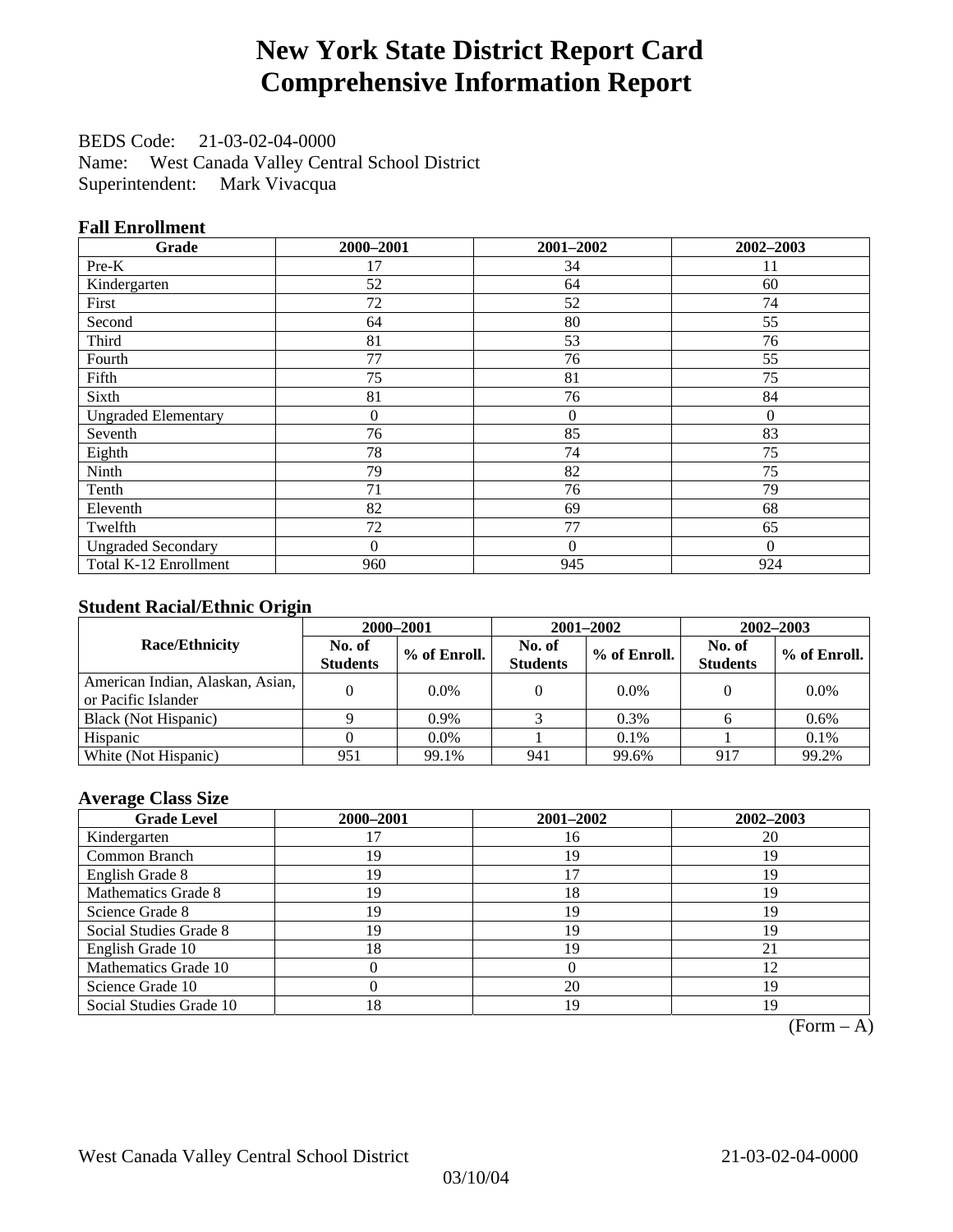#### **District Need to Resource Capacity Category**

| <b>N/RC Category</b> | <b>Description</b>                                                     |
|----------------------|------------------------------------------------------------------------|
|                      | This is a rural school district with high student needs in relation to |
|                      | district resource capacity.                                            |

### **Similar School Group and Description**

| <b>Similar School Group</b> | <b>Description</b> |
|-----------------------------|--------------------|
| NA                          | <b>NA</b>          |

All schools within the same N/RC category are divided into three similar school groups defined by the percentage of students in the school who are eligible for the free-lunch program and/or who are limited English proficient (also known as English language learners).

#### **Student Demographics Used To Determine Similar Schools Group**

| 0                                 |           |         |               |         |               |         |
|-----------------------------------|-----------|---------|---------------|---------|---------------|---------|
|                                   | 2000-2001 |         | $2001 - 2002$ |         | $2002 - 2003$ |         |
|                                   | Count     | Percent | Count         | Percent | Count         | Percent |
| <b>Limited English Proficient</b> |           | 0.0%    |               | $0.0\%$ |               | 1.6%    |
| Eligible for Free Lunch           | 72        | 17.9%   | 154           | 16.3%   | 181           | 19.6%   |

#### **Attendance and Suspension**

|                               | 1999–2000       |         |                 | 2000-2001 | $2001 - 2002$   |         |
|-------------------------------|-----------------|---------|-----------------|-----------|-----------------|---------|
|                               | No. of          | $%$ of  | No. of          | $%$ of    | No. of          | $\%$ of |
|                               | <b>Students</b> | Enroll. | <b>Students</b> | Enroll.   | <b>Students</b> | Enroll. |
| <b>Annual Attendance Rate</b> |                 | 96.2%   |                 | 96.3%     |                 | 95.8%   |
| <b>Student Suspensions</b>    | $\sim$          | 2.7%    | 30              | 3.1%      |                 | 2.2%    |

### **Student Socioeconomic and Stability Indicators**

#### **(Percent of Enrollment)**

|                          | 2000-2001 | $2001 - 2002$ | 2002-2003 |
|--------------------------|-----------|---------------|-----------|
| <b>Reduced Lunch</b>     | 1.3%      | 9.8%          | 6.3%      |
| <b>Public Assistance</b> | NA        | NA            | NA        |
| <b>Student Stability</b> | NA        | NA            | NA        |

| <b>Staff Counts</b>                   |           |  |  |  |  |
|---------------------------------------|-----------|--|--|--|--|
| <b>Staff</b>                          | 2002-2003 |  |  |  |  |
| <b>Total Teachers</b>                 | 75        |  |  |  |  |
| <b>Total Other Professional Staff</b> |           |  |  |  |  |
| <b>Total Paraprofessionals</b>        | 23        |  |  |  |  |
| Teaching Out of Certification*        |           |  |  |  |  |
| Teachers with Temporary Licenses      |           |  |  |  |  |

\*Teaching out of certification more than on an incidental basis. Teachers with temporary licenses are also counted as teaching out of certification.

 $(Form - B)$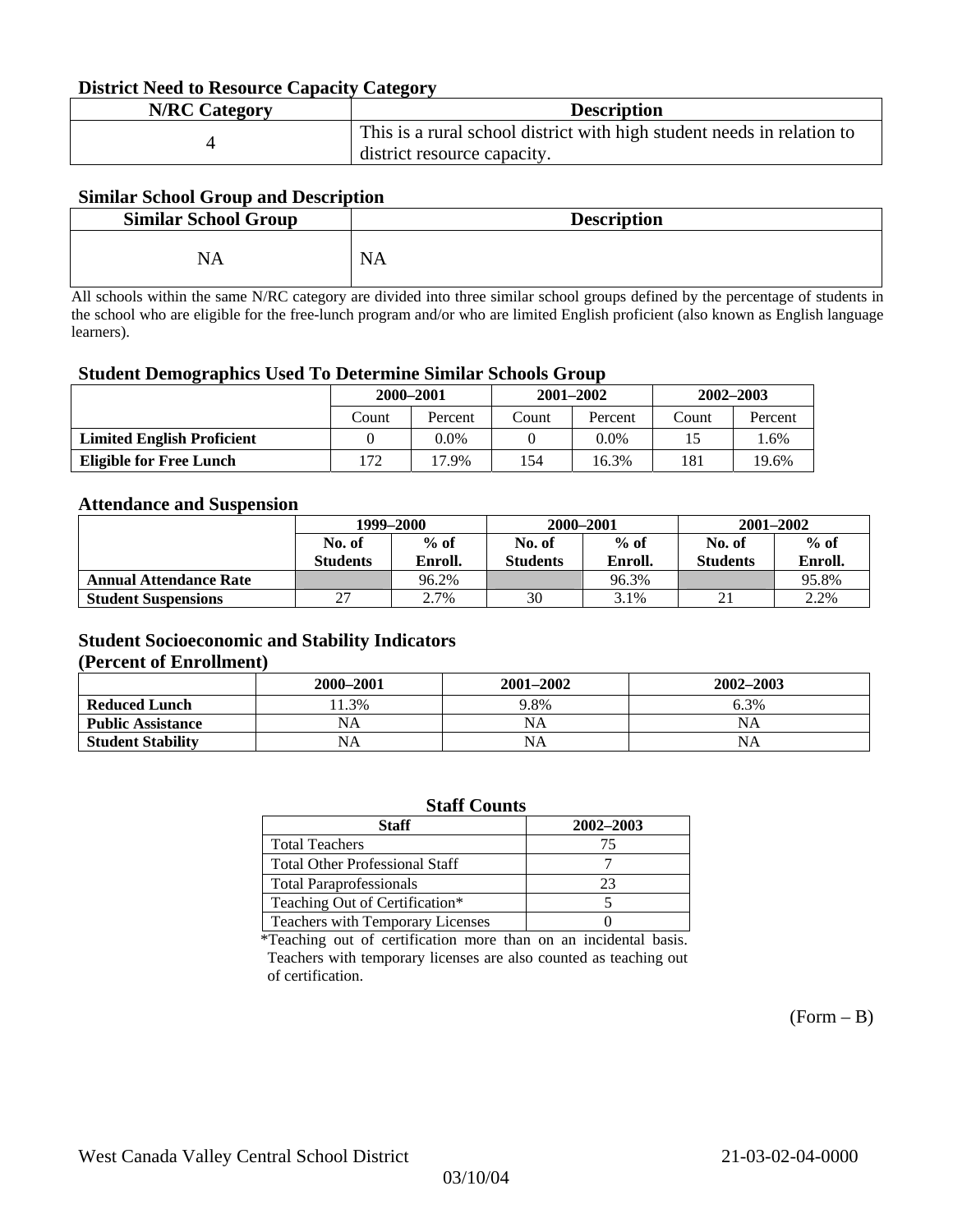# **High School Graduates and Noncompleters**

| ніді эспол этайнакі патінід кеденія вірюшая |                       |                                   |                                                    |                       |                                   |                                                    |                       |                                   |                                                    |  |
|---------------------------------------------|-----------------------|-----------------------------------|----------------------------------------------------|-----------------------|-----------------------------------|----------------------------------------------------|-----------------------|-----------------------------------|----------------------------------------------------|--|
|                                             | 2000-2001             |                                   |                                                    |                       | 2001-2002                         |                                                    |                       | 2002-2003                         |                                                    |  |
|                                             | <b>Total</b><br>Grads | <b>Regents</b><br><b>Diplomas</b> | $\frac{0}{0}$<br><b>Regents</b><br><b>Diplomas</b> | <b>Total</b><br>Grads | <b>Regents</b><br><b>Diplomas</b> | $\frac{6}{6}$<br><b>Regents</b><br><b>Diplomas</b> | <b>Total</b><br>Grads | <b>Regents</b><br><b>Diplomas</b> | $\frac{0}{0}$<br><b>Regents</b><br><b>Diplomas</b> |  |
| General<br>Education                        | 65                    | 45                                | 69%                                                | 73                    | 55                                | 75%                                                | 54                    | 37                                | 69%                                                |  |
| Students with<br><b>Disabilities</b>        | 4                     |                                   | 25%                                                | 0                     | $\theta$                          | 0%                                                 |                       |                                   | 0%                                                 |  |
| All Students                                | 69                    | 46                                | 67%                                                | 73                    | 55                                | 75%                                                | 61                    | 37                                | 61%                                                |  |

### **High School Graduates Earning Regents Diplomas\***

\*Only students awarded local diplomas (including local diplomas with Regents endorsements) are counted as high school graduates. Because of a change in data collection procedures during the 2001–2002 school year, diploma counts and percentage of graduates earning Regents diplomas are not necessarily comparable between years. Data for the 2000-2001 school year include January, June and August 2001 graduates; data for the 2001-2002 school year include January and June 2002 graduates; data for the 2002–2003 school year include August 2002 and January and June 2003 graduates.

### **Distribution of 2002–2003 Graduates (All Students)**

|                | To 4-vear<br>College | To 2-vear<br>College | To Other Post-<br><b>Secondary</b> | To the Military | <b>Employment</b> | Other |
|----------------|----------------------|----------------------|------------------------------------|-----------------|-------------------|-------|
| <b>Number</b>  | $\cap$<br>∠∠         |                      |                                    |                 |                   |       |
| <b>Percent</b> | 36%                  | 51%                  | 0%                                 | 3%              | 10%               | 0%    |

#### **Number of High School Completers with Disabilities in 2002–2003**

| Graduates*<br>(a) | <b>Regents</b><br><b>Diplomas</b><br>b) | <b>IEP Diplomas</b><br>or Certificates<br>c. | All 2002-2003<br><b>Completers</b><br>$(a+c)$ |
|-------------------|-----------------------------------------|----------------------------------------------|-----------------------------------------------|
|                   |                                         |                                              |                                               |

\*Local Diplomas (including local diplomas with Regents endorsements)

#### **High School Noncompletion Rates**

| . .                 |                            | 2000-2001       |         | 2001-2002       |         | 2002-2003       |         |
|---------------------|----------------------------|-----------------|---------|-----------------|---------|-----------------|---------|
|                     |                            | No. of          | $%$ of  | No. of          | $%$ of  | No. of          | $%$ of  |
|                     |                            | <b>Students</b> | Enroll. | <b>Students</b> | Enroll. | <b>Students</b> | Enroll. |
| <b>General-</b>     | Dropped Out                |                 |         |                 |         | 4               |         |
| <b>Education</b>    | Entered GED Program*       |                 |         |                 |         | 0               |         |
| <b>Students</b>     | <b>Total Noncompleters</b> |                 |         | 4               |         | 4               |         |
| <b>Students</b>     | Dropped Out                |                 |         | 0               |         |                 |         |
| with                | Entered GED Program*       |                 |         | $\theta$        |         | $\Omega$        |         |
| <b>Disabilities</b> | <b>Total Noncompleters</b> |                 |         | 0               |         |                 |         |
| All                 | Dropped Out                | ⇁               | 2.3%    | 3               | 1.0%    |                 | 1.7%    |
| <b>Students</b>     | Entered GED Program*       | 8               | 2.6%    |                 | $0.3\%$ | 0               | $0.0\%$ |
|                     | <b>Total Noncompleters</b> | 15              | 4.9%    | 4               | 1.3%    |                 | 1.7%    |

\*The number and percentage of students who left K-12, diploma-bound systems and entered an alternative program leading to a high school equivalency diploma.

 $(Form - C)$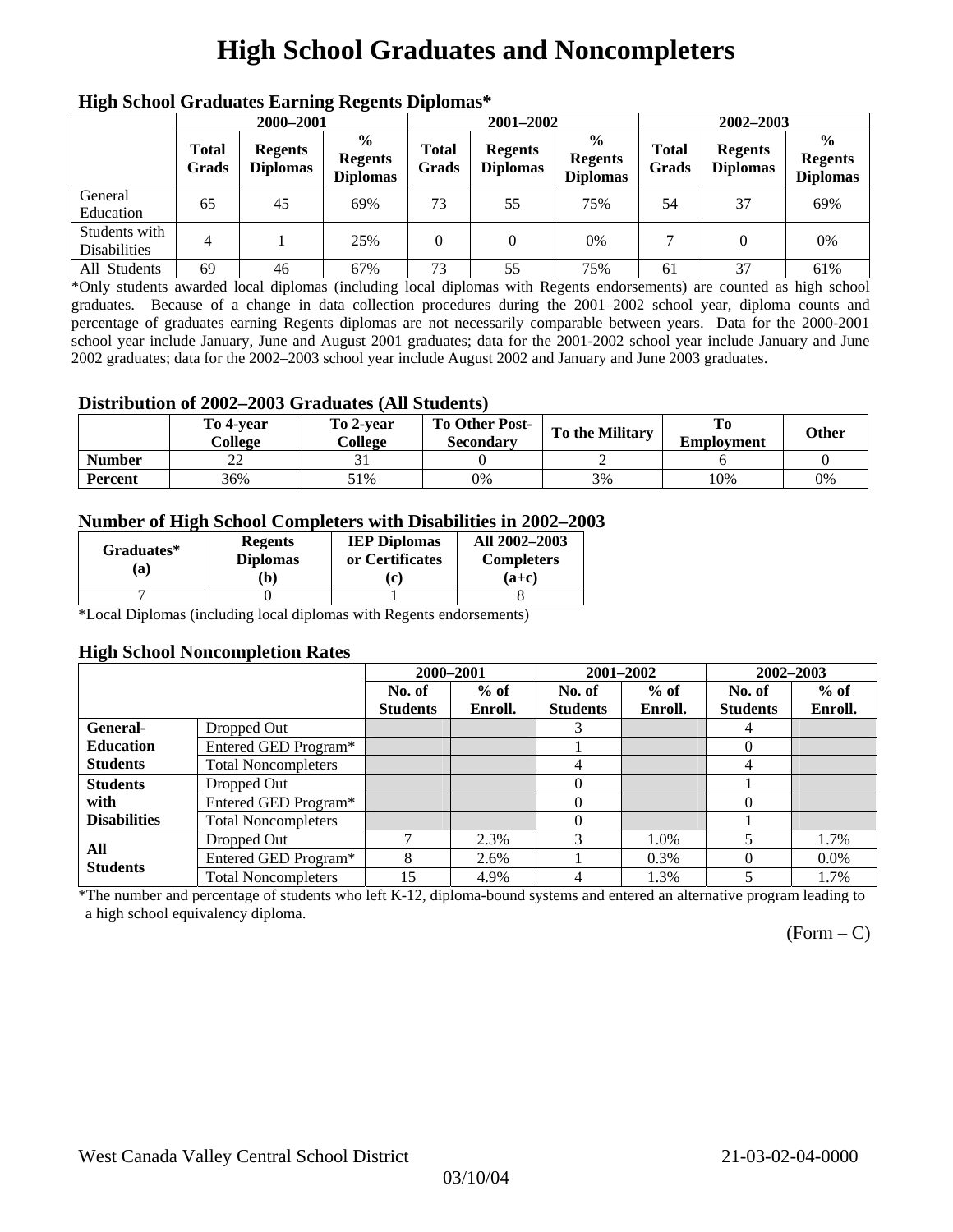## **Career Development and Occupational Studies (CDOS)**

### **Percentage of Students Documenting Self- and Career-Awareness Information and Career Exploration Activities, K–3**

| <b>Grades</b> | 2000-01 | $2001 - 02$ | $2002 - 03$ |
|---------------|---------|-------------|-------------|
| K–1           |         | $0\%$       | $0\%$       |
|               |         | $0\%$       | 9%          |

### **Students Developing a Career Plan, 4–12**

| <b>Grades</b> |                                      | $2000 - 01$ | $2001 - 02$ | $2002 - 03$ |
|---------------|--------------------------------------|-------------|-------------|-------------|
|               | Number of General-Education Students |             | 0           | $\theta$    |
| $4 - 5$       | Number of Students with Disabilities |             | $\theta$    | $\Omega$    |
|               | Number of All Students               |             | $\Omega$    | $\Omega$    |
|               | Percent of Enrollment                |             | 0%          | 0%          |
|               | Number of General-Education Students |             | 0           | 0           |
|               | Number of Students with Disabilities |             | $\Omega$    | $\Omega$    |
| $6 - 8$       | Number of All Students               |             | $\Omega$    | $\Omega$    |
|               | Percent of Enrollment                |             | 0%          | 0%          |
|               | Number of General-Education Students |             | 0           | $\Omega$    |
| $9 - 12$      | Number of Students with Disabilities |             | 0           | $\Omega$    |
|               | Number of All Students               |             | $\theta$    | $\Omega$    |
|               | Percent of Enrollment                |             | 0%          | 0%          |

### **Second Language Proficiency Examinations**

### **General-Education Students**

| <b>Test</b> | 2000-2001         |           |            | 2001-2002 | 2002-2003         |           |  |
|-------------|-------------------|-----------|------------|-----------|-------------------|-----------|--|
|             | <b>No. Tested</b> | % Passing | No. Tested | % Passing | <b>No. Tested</b> | % Passing |  |
| French      | 59                | 95%       | 54         | 85%       | 80                | 90%       |  |
| German      |                   | 0%        |            | $0\%$     |                   | 0%        |  |
| Italian     |                   | 0%        |            | 0%        |                   | 0%        |  |
| Latin       |                   | 100%      | 10         | 90%       |                   | 0%        |  |
| Spanish     |                   | 0%        |            | 0%        |                   | 0%        |  |

### **Students with Disabilities**

| <b>Test</b> | 2000-2001         |           |            | 2001-2002 | 2002-2003         |           |  |
|-------------|-------------------|-----------|------------|-----------|-------------------|-----------|--|
|             | <b>No. Tested</b> | % Passing | No. Tested | % Passing | <b>No. Tested</b> | % Passing |  |
| French      |                   | 0%        |            | $0\%$     |                   | 0%        |  |
| German      |                   | 0%        |            | $0\%$     |                   | 0%        |  |
| Italian     |                   | 0%        |            | 0%        |                   | 0%        |  |
| Latin       |                   | 0%        |            | $0\%$     |                   | 0%        |  |
| Spanish     |                   | 0%        |            | 0%        |                   | 0%        |  |

(Form-D)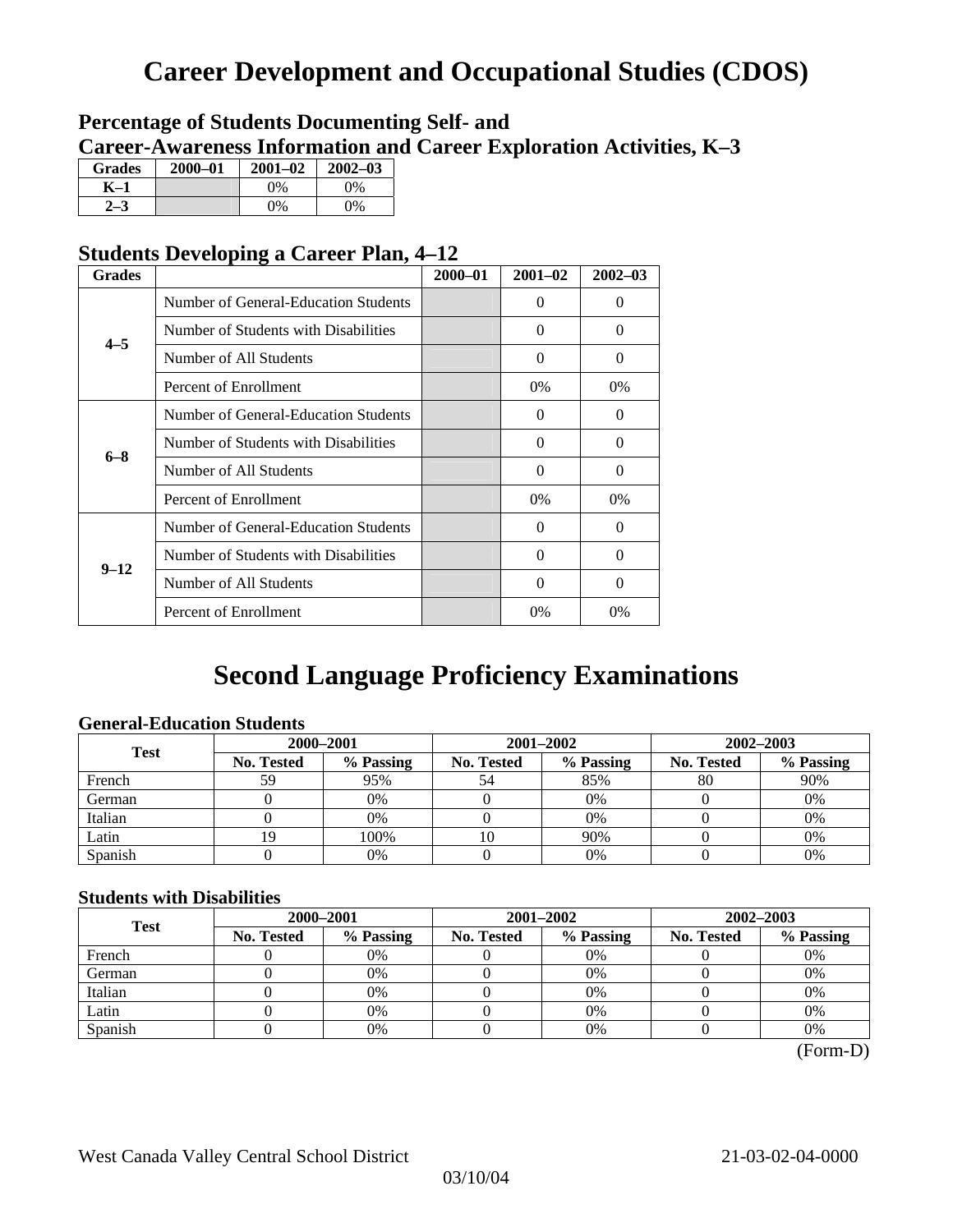# **Regents Competency Tests**

### **General-Education Students**

| <b>Test</b>           | 2000-2001         |           |            | 2001-2002 | 2002-2003  |           |  |
|-----------------------|-------------------|-----------|------------|-----------|------------|-----------|--|
|                       | <b>No. Tested</b> | % Passing | No. Tested | % Passing | No. Tested | % Passing |  |
| <b>Mathematics</b>    |                   | 0%        |            |           |            | 0%        |  |
| Science               |                   | 0%        |            | 0%        |            | 0%        |  |
| Reading               |                   | 0%        |            |           |            |           |  |
| Writing               |                   | 0%        |            |           |            |           |  |
| <b>Global Studies</b> |                   | 0%        |            | 0%        |            | 0%        |  |
| U.S. Hist & Gov't     |                   | 0%        |            | 0%        |            | 0%        |  |

### **Students with Disabilities**

| <b>Test</b>           | 2000-2001  |           |            | 2001-2002 | 2002-2003         |           |  |
|-----------------------|------------|-----------|------------|-----------|-------------------|-----------|--|
|                       | No. Tested | % Passing | No. Tested | % Passing | <b>No. Tested</b> | % Passing |  |
| <b>Mathematics</b>    |            |           |            |           |                   |           |  |
| Science               |            |           |            | 0%        |                   |           |  |
| Reading               |            |           |            |           |                   | 0%        |  |
| Writing               |            |           |            |           |                   |           |  |
| <b>Global Studies</b> |            | 0%        |            | 0%        |                   |           |  |
| U.S. Hist & Gov't     |            | 0%        |            |           |                   | 0%        |  |

 $(Form - E)$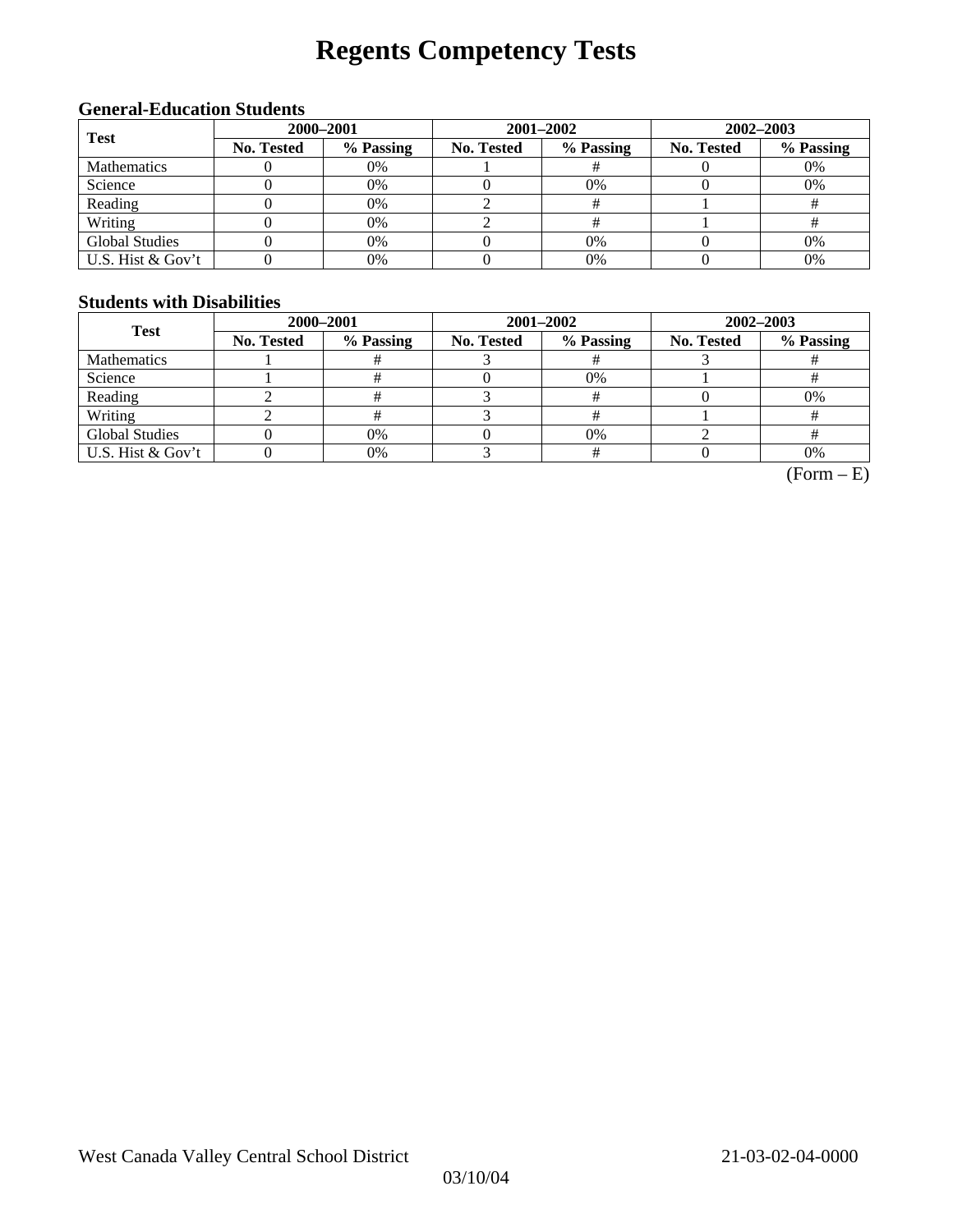| <b>All Students</b><br><b>Students with Disabilities</b>   |                                              |                                     |                 |                  |                  |                           |
|------------------------------------------------------------|----------------------------------------------|-------------------------------------|-----------------|------------------|------------------|---------------------------|
|                                                            | 2001                                         | 2002                                | 2003            | 2001             | 2002             | 2003                      |
|                                                            |                                              | <b>Comprehensive English</b>        |                 |                  |                  |                           |
| Number Tested                                              | 75                                           | 65                                  | 71              | 9                | $\tau$           | 1                         |
| Number Scoring 55-100                                      | 71                                           | 60                                  | 62              | 6                | $\overline{5}$   | $\overline{\overline{t}}$ |
| Number Scoring 65-100                                      | 67                                           | 48                                  | 54              | $\overline{4}$   | 3                | $\frac{1}{2}$             |
| Number Scoring 85-100                                      | $\overline{30}$                              | $\overline{22}$                     | $\overline{17}$ | $\overline{0}$   | $\overline{0}$   | $\overline{\#}$           |
| Percentage of Tested Scoring 55-100                        | 95%                                          | 92%                                 | 87%             | 67%              | 71%              | $\overline{\#}$           |
| Percentage of Tested Scoring 65-100                        | 89%                                          | 74%                                 | 76%             | 44%              | 43%              | $\#$                      |
| Percentage of Tested Scoring 85-100                        | 40%                                          | 34%                                 | 24%             | 0%               | 0%               | $\#$                      |
|                                                            |                                              | <b>Mathematics A</b>                |                 |                  |                  |                           |
| Number Tested                                              | $\boldsymbol{0}$                             | $\mathbf{0}$                        | 71              | $\boldsymbol{0}$ | $\boldsymbol{0}$ | $\overline{\mathcal{A}}$  |
| Number Scoring 55-100                                      | $\boldsymbol{0}$                             | $\boldsymbol{0}$                    | 67              | $\boldsymbol{0}$ | $\boldsymbol{0}$ | $\overline{\overline{t}}$ |
| Number Scoring 65-100                                      | $\overline{0}$                               | $\overline{0}$                      | 61              | $\overline{0}$   | $\mathbf{0}$     | $\#$                      |
| Number Scoring 85-100                                      | $\overline{0}$                               | $\mathbf{0}$                        | 8               | $\overline{0}$   | $\overline{0}$   | $\overline{\#}$           |
| Percentage of Tested Scoring 55-100                        | 0%                                           | 0%                                  | 94%             | 0%               | 0%               | $\overline{\#}$           |
| Percentage of Tested Scoring 65-100                        | 0%                                           | 0%                                  | 86%             | 0%               | 0%               | $\#$                      |
| Percentage of Tested Scoring 85-100                        | 0%                                           | 0%                                  | 11%             | 0%               | 0%               | $\#$                      |
|                                                            | Mathematics B (first administered June 2001) |                                     |                 |                  |                  |                           |
| Number Tested                                              | $\boldsymbol{0}$                             | $\overline{0}$                      | $\mathbf{0}$    | $\mathbf{0}$     | $\boldsymbol{0}$ | $\boldsymbol{0}$          |
| Number Scoring 55-100                                      | $\overline{0}$                               | $\overline{0}$                      | $\overline{0}$  | $\overline{0}$   | $\overline{0}$   | $\overline{0}$            |
| Number Scoring 65-100                                      | $\overline{0}$                               | $\mathbf{0}$                        | $\overline{0}$  | $\overline{0}$   | $\overline{0}$   | $\mathbf{0}$              |
| Number Scoring 85-100                                      | $\overline{0}$                               | $\mathbf{0}$                        | $\overline{0}$  | $\overline{0}$   | $\mathbf{0}$     | $\mathbf{0}$              |
| Percentage of Tested Scoring 55-100                        | 0%                                           | 0%                                  | 0%              | 0%               | 0%               | 0%                        |
| Percentage of Tested Scoring 65-100                        | 0%                                           | 0%                                  | 0%              | 0%               | 0%               | 0%                        |
| Percentage of Tested Scoring 85-100                        | 0%                                           | 0%                                  | 0%              | 0%               | 0%               | 0%                        |
|                                                            |                                              | <b>Global History and Geography</b> |                 |                  |                  |                           |
| Number Tested                                              | 69                                           | 69                                  | 73              | $\,8\,$          | $\mathbf{0}$     | $\sqrt{5}$                |
| Number Scoring 55-100                                      | 68                                           | 69                                  | 69              | 8                | $\overline{0}$   | $\overline{3}$            |
| Number Scoring 65-100                                      | 60                                           | 67                                  | 67              | $\overline{4}$   | $\overline{0}$   | $\overline{3}$            |
| Number Scoring 85-100                                      | 35                                           | 25                                  | 31              | 1                | $\overline{0}$   | 1                         |
| Percentage of Tested Scoring 55-100                        | 99%                                          | 100%                                | 95%             | 100%             | 0%               | 60%                       |
| Percentage of Tested Scoring 65-100                        | 87%                                          | 97%                                 | 92%             | 50%              | 0%               | 60%                       |
| Percentage of Tested Scoring 85-100                        | 51%                                          | 36%                                 | 42%             | 12%              | 0%               | 20%                       |
| U.S. History and Government (first administered June 2001) |                                              |                                     |                 |                  |                  |                           |
| Number Tested                                              | 72                                           | 66                                  | 65              | 8                | 8                | $\mathbf{0}$              |
| Number Scoring 55-100                                      | $\overline{72}$                              | 60                                  | $\overline{64}$ | $\overline{8}$   | $\overline{5}$   | $\overline{0}$            |
| Number Scoring 65-100                                      | $\overline{68}$                              | 56                                  | 62              | 6                | $\overline{4}$   | $\overline{0}$            |
| Number Scoring 85-100                                      | 46                                           | 27                                  | 46              | 1                | $\overline{0}$   | $\overline{0}$            |
| Percentage of Tested Scoring 55-100                        | 100%                                         | 91%                                 | 98%             | 100%             | 62%              | 0%                        |
| Percentage of Tested Scoring 65-100                        | 94%                                          | 85%                                 | 95%             | 75%              | 50%              | $0\%$                     |
| Percentage of Tested Scoring 85-100                        | 64%                                          | 41%                                 | 71%             | 12%              | 0%               | 0%                        |

 $(Form - F)$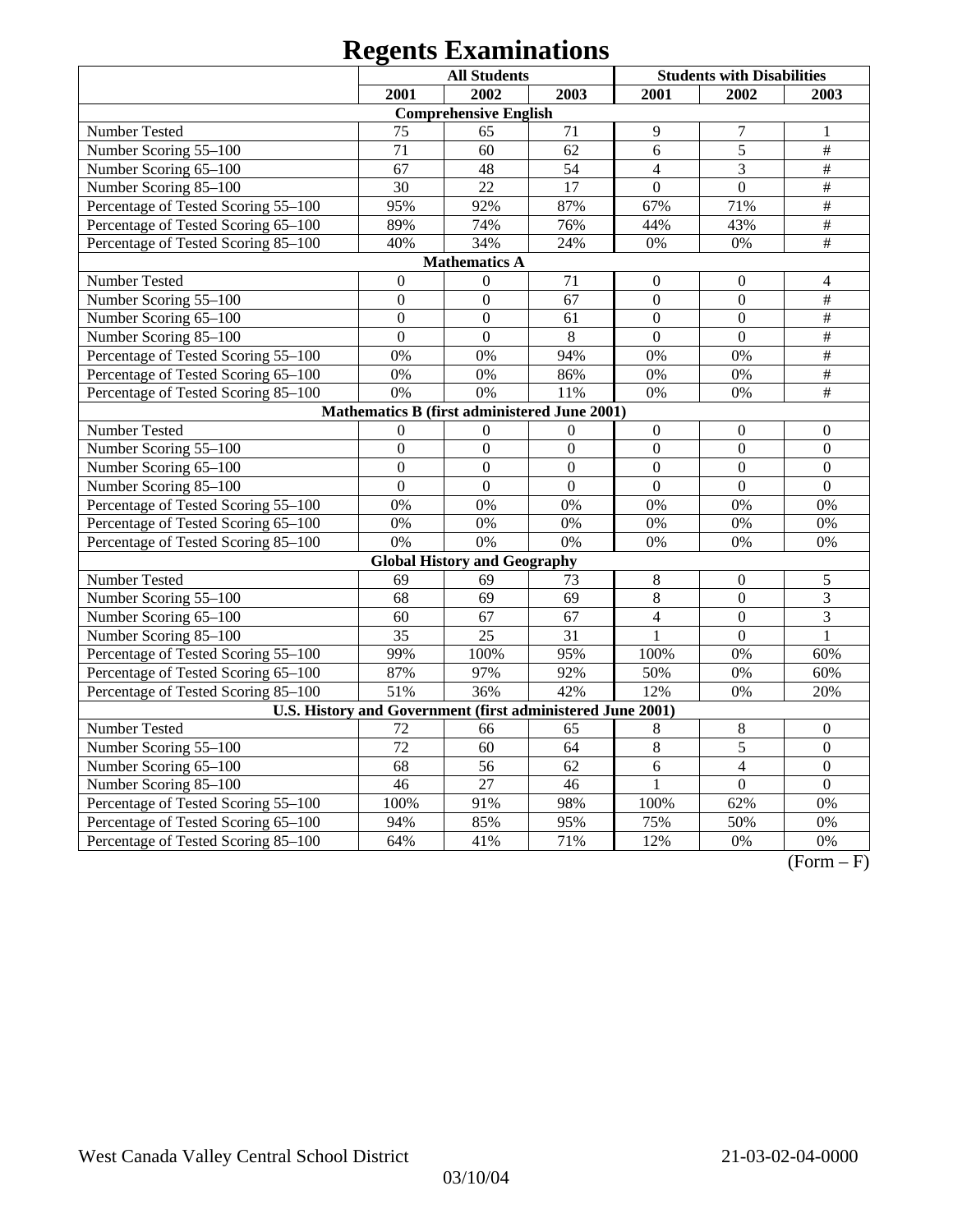|                                                               |      | <b>All Students</b>                                       |                |                           | <b>Students with Disabilities</b> |                  |  |  |
|---------------------------------------------------------------|------|-----------------------------------------------------------|----------------|---------------------------|-----------------------------------|------------------|--|--|
|                                                               | 2001 | 2002                                                      | 2003           | 2001                      | 2002                              | 2003             |  |  |
|                                                               |      | Living Environment (first administered June 2001)         |                |                           |                                   |                  |  |  |
| Number Tested                                                 | 51   | 62                                                        | 58             | $\overline{2}$            | $\mathbf{0}$                      | 1                |  |  |
| Number Scoring 55-100                                         | 51   | 62                                                        | 58             | $\#$                      | $\overline{0}$                    | $\#$             |  |  |
| Number Scoring 65-100                                         | 51   | 61                                                        | 57             | #                         | $\overline{0}$                    | #                |  |  |
| Number Scoring 85-100                                         | 12   | 23                                                        | 23             | $\#$                      | $\mathbf{0}$                      | $\#$             |  |  |
| Percentage of Tested Scoring 55-100                           | 100% | 100%                                                      | 100%           | $\#$                      | 0%                                | $\#$             |  |  |
| Percentage of Tested Scoring 65-100                           | 100% | 98%                                                       | 98%            | $\#$                      | 0%                                | $\#$             |  |  |
| Percentage of Tested Scoring 85-100                           | 24%  | 37%                                                       | 40%            | $\#$                      | 0%                                | $\#$             |  |  |
| Physical Setting/Earth Science (first administered June 2001) |      |                                                           |                |                           |                                   |                  |  |  |
| Number Tested                                                 | 62   | 65                                                        | 68             |                           | 1                                 | 6                |  |  |
| Number Scoring 55-100                                         | 61   | 65                                                        | 68             | $\overline{\overline{H}}$ | $\#$                              | 6                |  |  |
| Number Scoring 65-100                                         | 58   | 63                                                        | 67             | $\#$                      | $\#$                              | 5                |  |  |
| Number Scoring 85-100                                         | 32   | 38                                                        | 34             | $\#$                      | $\#$                              | 1                |  |  |
| Percentage of Tested Scoring 55-100                           | 98%  | 100%                                                      | 100%           | $\#$                      | $\#$                              | 100%             |  |  |
| Percentage of Tested Scoring 65-100                           | 94%  | 97%                                                       | 99%            | #                         | #                                 | 83%              |  |  |
| Percentage of Tested Scoring 85-100                           | 52%  | 58%                                                       | 50%            | #                         | $\#$                              | 17%              |  |  |
|                                                               |      | Physical Setting/Chemistry (first administered June 2002) |                |                           |                                   |                  |  |  |
| Number Tested                                                 |      | 40                                                        | 46             |                           | $\boldsymbol{0}$                  | $\boldsymbol{0}$ |  |  |
| Number Scoring 55-100                                         |      | 37                                                        | 43             |                           | $\boldsymbol{0}$                  | $\boldsymbol{0}$ |  |  |
| Number Scoring 65-100                                         |      | 29                                                        | 34             |                           | $\boldsymbol{0}$                  | $\mathbf{0}$     |  |  |
| Number Scoring 85-100                                         |      | $\overline{0}$                                            | $\overline{2}$ |                           | $\mathbf{0}$                      | $\overline{0}$   |  |  |
| Percentage of Tested Scoring 55-100                           |      | 93%                                                       | 93%            |                           | 0%                                | 0%               |  |  |
| Percentage of Tested Scoring 65-100                           |      | 72%                                                       | 74%            |                           | 0%                                | 0%               |  |  |
| Percentage of Tested Scoring 85-100                           |      | 0%                                                        | 4%             |                           | 0%                                | 0%               |  |  |
|                                                               |      | Physical Setting/Physics (first administered June 2002)*  |                |                           |                                   |                  |  |  |
| <b>Number Tested</b>                                          |      |                                                           |                |                           |                                   |                  |  |  |
| Number Scoring 55-100                                         |      |                                                           |                |                           |                                   |                  |  |  |
| Number Scoring 65-100                                         |      |                                                           |                |                           |                                   |                  |  |  |
| Number Scoring 85-100                                         |      |                                                           |                |                           |                                   |                  |  |  |
| Percentage of Tested Scoring 55-100                           |      |                                                           |                |                           |                                   |                  |  |  |
| Percentage of Tested Scoring 65-100                           |      |                                                           |                |                           |                                   |                  |  |  |
| Percentage of Tested Scoring 85-100                           |      |                                                           |                |                           |                                   |                  |  |  |

\* Physical Setting/Physics results are not included in the report card because the Department is issuing a new conversion chart for this assessment. Data currently available to the Department are based on the original conversion chart for the assessment.

 $(Form - G)$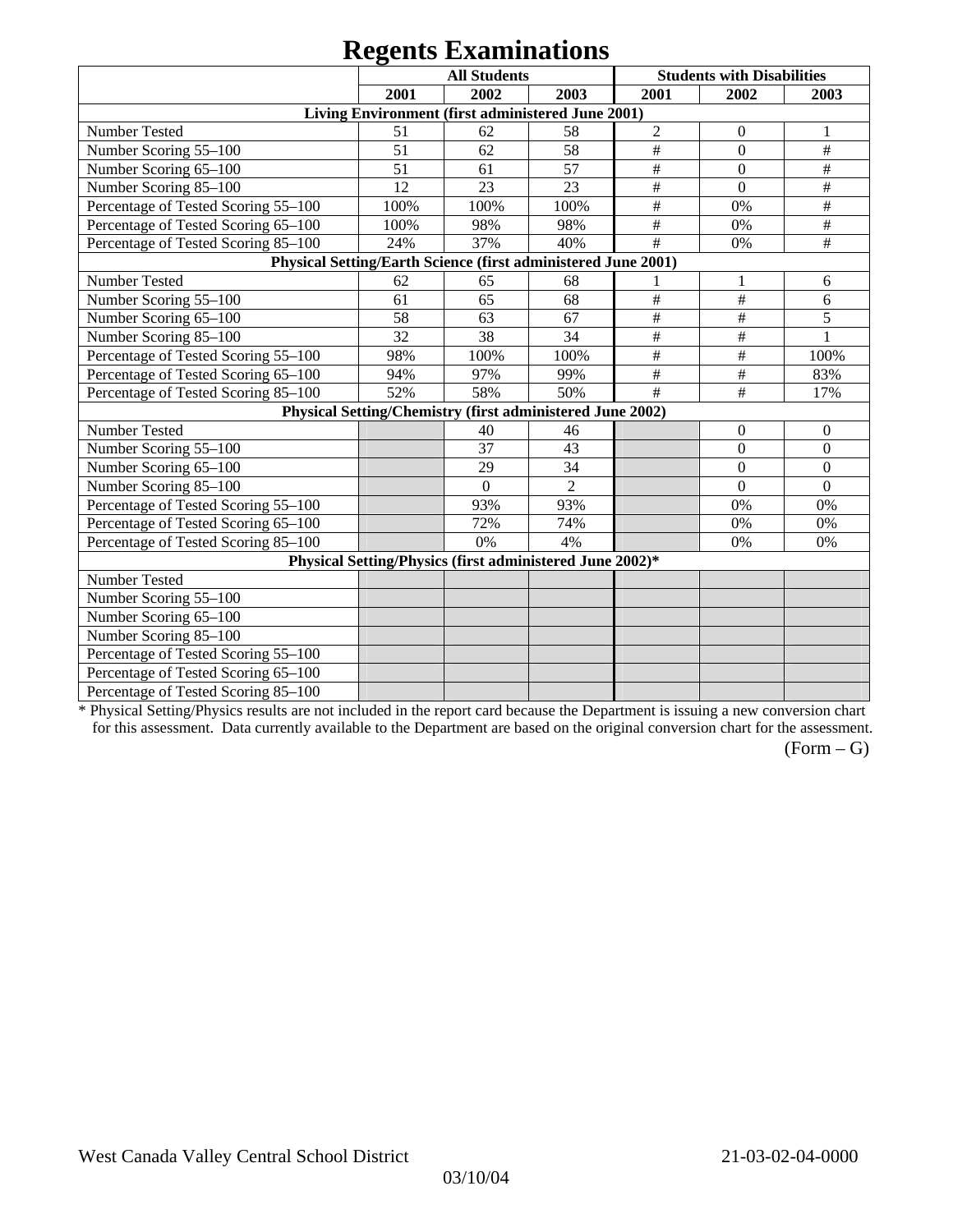|                                     |                  | <b>All Students</b>          |                  | <b>Students with Disabilities</b> |                  |                       |
|-------------------------------------|------------------|------------------------------|------------------|-----------------------------------|------------------|-----------------------|
|                                     | 2001             | 2002                         | 2003             | 2001                              | 2002             | 2003                  |
|                                     |                  | <b>Comprehensive French</b>  |                  |                                   |                  |                       |
| Number Tested                       | 44               | 35                           | 6                | $\mathbf{0}$                      | $\boldsymbol{0}$ | $\overline{0}$        |
| Number Scoring 55-100               | 42               | $\overline{32}$              | 6                | $\overline{0}$                    | $\boldsymbol{0}$ | $\boldsymbol{0}$      |
| Number Scoring 65-100               | 40               | 28                           | 6                | $\overline{0}$                    | $\overline{0}$   | $\overline{0}$        |
| Number Scoring 85-100               | 16               | 5                            | $\overline{0}$   | $\overline{0}$                    | $\overline{0}$   | $\overline{0}$        |
| Percentage of Tested Scoring 55-100 | 95%              | 91%                          | 100%             | 0%                                | 0%               | 0%                    |
| Percentage of Tested Scoring 65-100 | 91%              | 80%                          | 100%             | 0%                                | 0%               | 0%                    |
| Percentage of Tested Scoring 85-100 | 36%              | 14%                          | 0%               | 0%                                | 0%               | 0%                    |
|                                     |                  | <b>Comprehensive Italian</b> |                  |                                   |                  |                       |
| Number Tested                       | $\Omega$         | $\boldsymbol{0}$             | $\boldsymbol{0}$ | $\boldsymbol{0}$                  | $\boldsymbol{0}$ | $\boldsymbol{0}$      |
| Number Scoring 55-100               | $\overline{0}$   | $\mathbf{0}$                 | $\mathbf{0}$     | $\overline{0}$                    | $\boldsymbol{0}$ | $\boldsymbol{0}$      |
| Number Scoring 65-100               | $\overline{0}$   | $\mathbf{0}$                 | $\overline{0}$   | $\overline{0}$                    | $\mathbf{0}$     | $\boldsymbol{0}$      |
| Number Scoring 85-100               | $\overline{0}$   | $\mathbf{0}$                 | $\overline{0}$   | $\overline{0}$                    | $\mathbf{0}$     | $\mathbf{0}$          |
| Percentage of Tested Scoring 55-100 | $0\%$            | 0%                           | 0%               | 0%                                | 0%               | 0%                    |
| Percentage of Tested Scoring 65-100 | $0\%$            | 0%                           | 0%               | 0%                                | 0%               | 0%                    |
| Percentage of Tested Scoring 85-100 | 0%               | 0%                           | 0%               | 0%                                | 0%               | 0%                    |
|                                     |                  | <b>Comprehensive German</b>  |                  |                                   |                  |                       |
| Number Tested                       | $\theta$         | 0                            | $\boldsymbol{0}$ | $\boldsymbol{0}$                  | $\boldsymbol{0}$ | $\boldsymbol{0}$      |
| Number Scoring 55-100               | $\overline{0}$   | $\mathbf{0}$                 | $\mathbf{0}$     | $\boldsymbol{0}$                  | $\boldsymbol{0}$ | $\boldsymbol{0}$      |
| Number Scoring 65-100               | $\overline{0}$   | $\overline{0}$               | $\overline{0}$   | $\overline{0}$                    | $\mathbf{0}$     | $\overline{0}$        |
| Number Scoring 85-100               | $\overline{0}$   | $\overline{0}$               | $\overline{0}$   | $\overline{0}$                    | $\mathbf{0}$     | $\overline{0}$        |
| Percentage of Tested Scoring 55-100 | 0%               | 0%                           | 0%               | 0%                                | 0%               | 0%                    |
| Percentage of Tested Scoring 65-100 | $0\%$            | 0%                           | 0%               | 0%                                | 0%               | 0%                    |
| Percentage of Tested Scoring 85-100 | 0%               | 0%                           | 0%               | 0%                                | 0%               | 0%                    |
|                                     |                  | <b>Comprehensive Hebrew</b>  |                  |                                   |                  |                       |
| Number Tested                       | $\mathbf{0}$     | $\theta$                     | $\boldsymbol{0}$ | $\boldsymbol{0}$                  | $\boldsymbol{0}$ | $\boldsymbol{0}$      |
| Number Scoring 55-100               | $\overline{0}$   | $\mathbf{0}$                 | $\mathbf{0}$     | $\overline{0}$                    | $\mathbf{0}$     | $\boldsymbol{0}$      |
| Number Scoring 65-100               | $\overline{0}$   | $\mathbf{0}$                 | $\overline{0}$   | $\overline{0}$                    | $\mathbf{0}$     | $\boldsymbol{0}$      |
| Number Scoring 85-100               | $\overline{0}$   | $\boldsymbol{0}$             | $\mathbf{0}$     | $\overline{0}$                    | $\mathbf{0}$     | $\mathbf{0}$          |
| Percentage of Tested Scoring 55-100 | $0\%$            | 0%                           | 0%               | 0%                                | 0%               | 0%                    |
| Percentage of Tested Scoring 65-100 | $0\%$            | 0%                           | 0%               | 0%                                | 0%               | 0%                    |
| Percentage of Tested Scoring 85-100 | 0%               | 0%                           | 0%               | 0%                                | 0%               | 0%                    |
|                                     |                  | <b>Comprehensive Spanish</b> |                  |                                   |                  |                       |
| Number Tested                       | $\mathbf{0}$     | 0                            | $\boldsymbol{0}$ | $\boldsymbol{0}$                  | $\boldsymbol{0}$ | $\boldsymbol{0}$      |
| Number Scoring 55-100               | $\boldsymbol{0}$ | $\boldsymbol{0}$             | $\mathbf{0}$     | $\overline{0}$                    | $\mathbf{0}$     | $\overline{0}$        |
| Number Scoring 65–100               | $\boldsymbol{0}$ | $\overline{0}$               | $\boldsymbol{0}$ | $\theta$                          | $\theta$         | $\theta$              |
| Number Scoring 85-100               | $\overline{0}$   | $\overline{0}$               | $\overline{0}$   | $\overline{0}$                    | $\overline{0}$   | $\overline{0}$        |
| Percentage of Tested Scoring 55-100 | $0\%$            | 0%                           | 0%               | 0%                                | $0\%$            | 0%                    |
| Percentage of Tested Scoring 65-100 | 0%               | 0%                           | $0\%$            | $0\%$                             | $0\%$            | 0%                    |
| Percentage of Tested Scoring 85-100 | $0\%$            | $0\%$                        | 0%               | $0\%$                             | $0\%$            | 0%                    |
|                                     |                  | <b>Comprehensive Latin</b>   |                  |                                   |                  |                       |
| Number Tested                       | 10               | 16                           | $\boldsymbol{0}$ | $\boldsymbol{0}$                  | $\boldsymbol{0}$ | $\boldsymbol{0}$      |
| Number Scoring 55-100               | 10               | 16                           | $\boldsymbol{0}$ | $\boldsymbol{0}$                  | $\boldsymbol{0}$ | $\boldsymbol{0}$      |
| Number Scoring 65-100               | 10               | 15                           | $\boldsymbol{0}$ | $\boldsymbol{0}$                  | $\boldsymbol{0}$ | $\overline{0}$        |
| Number Scoring 85-100               | 6                | 5                            | $\mathbf{0}$     | $\boldsymbol{0}$                  | $\boldsymbol{0}$ | $\overline{0}$        |
| Percentage of Tested Scoring 55-100 | 100%             | 100%                         | 0%               | $0\%$                             | $0\%$            | 0%                    |
| Percentage of Tested Scoring 65-100 | 100%             | 94%                          | $0\%$            | $0\%$                             | 0%               | 0%                    |
| Percentage of Tested Scoring 85-100 | 60%              | 31%                          | $0\%$            | 0%                                | 0%               | $0\%$<br>$\mathbf{T}$ |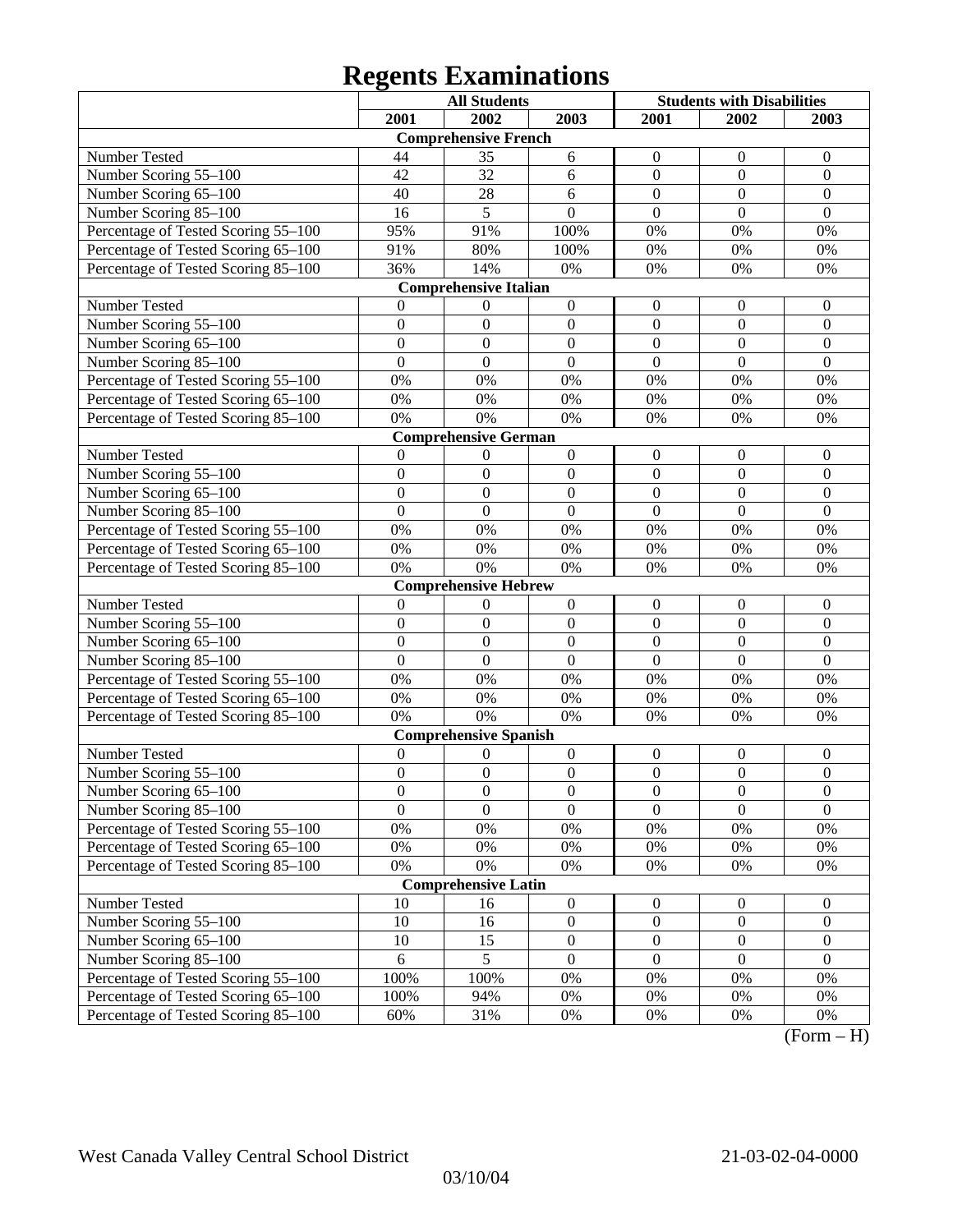|                                                                    | ັ<br><b>All Students</b> |                                           |      |                | <b>Students with Disabilities</b> |          |
|--------------------------------------------------------------------|--------------------------|-------------------------------------------|------|----------------|-----------------------------------|----------|
|                                                                    | 2001                     | 2002                                      | 2003 | 2001           | 2002                              | 2003     |
| Sequential Mathematics, Course II (last administered January 2003) |                          |                                           |      |                |                                   |          |
| Number Tested                                                      | 57                       | 68                                        |      | 5              |                                   | $\theta$ |
| Number Scoring 55-100                                              | 56                       | 64                                        | #    | 5              | #                                 | 0        |
| Number Scoring 65-100                                              | 54                       | 59                                        | #    | 3              | #                                 | $\theta$ |
| Number Scoring 85-100                                              | 32                       | 24                                        | #    | $\theta$       | #                                 | $\theta$ |
| Percentage of Tested Scoring 55-100                                | 98%                      | 94%                                       | #    | 100%           | #                                 | $0\%$    |
| Percentage of Tested Scoring 65-100                                | 95%                      | 87%                                       | #    | 60%            | #                                 | $0\%$    |
| Percentage of Tested Scoring 85-100                                | 56%                      | 35%                                       | #    | $0\%$          | #                                 | $0\%$    |
|                                                                    |                          | <b>Sequential Mathematics, Course III</b> |      |                |                                   |          |
| Number Tested                                                      | 48                       | 43                                        | 41   | $\overline{0}$ | $\overline{0}$                    | $\theta$ |
| Number Scoring 55-100                                              | 43                       | 36                                        | 26   | $\theta$       | $\theta$                          | $\theta$ |
| Number Scoring 65-100                                              | 37                       | 35                                        | 22   | $\Omega$       | $\Omega$                          | $\Omega$ |
| Number Scoring 85-100                                              | 16                       | 15                                        | 8    | $\Omega$       | $\Omega$                          | $\theta$ |
| Percentage of Tested Scoring 55-100                                | 90%                      | 84%                                       | 63%  | $0\%$          | 0%                                | $0\%$    |
| Percentage of Tested Scoring 65-100                                | 77%                      | 81%                                       | 54%  | $0\%$          | 0%                                | $0\%$    |
| Percentage of Tested Scoring 85-100                                | 33%                      | 35%                                       | 20%  | 0%             | 0%                                | 0%       |

 $\overline{(Form-I)}$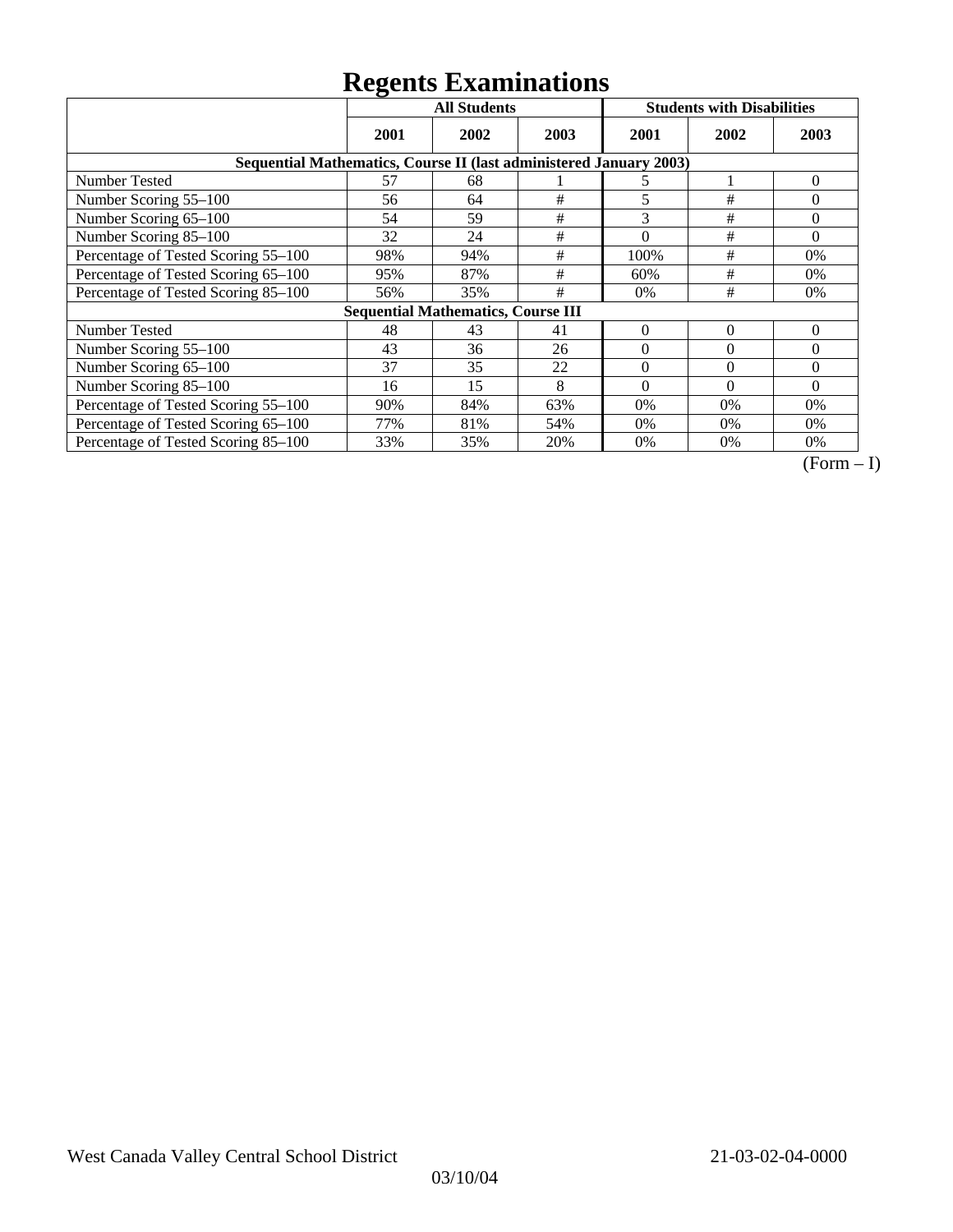### **Introduction to Occupations Examination**

|                                   | 2000-2001         |           | $2001 - 2002$     |           | $2002 - 2003$     |           |  |
|-----------------------------------|-------------------|-----------|-------------------|-----------|-------------------|-----------|--|
|                                   | <b>No. Tested</b> | % Passing | <b>No. Tested</b> | % Passing | <b>No. Tested</b> | % Passing |  |
| <b>General-Education Students</b> |                   | 96%       | 30                | 93%       |                   | 81%       |  |
| <b>Students with Disabilities</b> |                   | 100%      |                   |           |                   | #         |  |

On school reports, 2000–2001 and 2001–2002 data are for all students with disabilities enrolled in the school. District reports contain data for all students with disabilities enrolled in the district for the 2000–2001, 2001–2002, and 2002–2003 school years.

### **Elementary-Level Social Studies**

|                 |                                   | <b>Number</b><br><b>Tested</b> | $%$ at<br>$%$ at<br>Level 2<br>Level 1 |     | $%$ at<br>Level 3 | $%$ at<br>Level 4 |
|-----------------|-----------------------------------|--------------------------------|----------------------------------------|-----|-------------------|-------------------|
| <b>Nov 2002</b> | <b>General-Education Students</b> | 64                             | 3%                                     | 8%  | 83%               | 6%                |
|                 | <b>Students with Disabilities</b> |                                | 0%                                     | 18% | 82%               | 0%                |
|                 | All Students                      | 75                             | 3%                                     | 9%  | 83%               | 5%                |

### **Middle-Level Social Studies**

|                  |                                   | <b>Number</b><br><b>Tested</b> | $%$ at<br>Level 1 | $%$ at<br>Level 2 | $%$ at<br>Level 3 | $%$ at<br>Level 4 |
|------------------|-----------------------------------|--------------------------------|-------------------|-------------------|-------------------|-------------------|
| <b>June 2003</b> | <b>General-Education Students</b> | 61                             | 0%                | 21%               | 70%               | 8%                |
|                  | <b>Students with Disabilities</b> |                                | 7%                | 47%               | 47%               | 0%                |
|                  | All Students                      | 76                             | 1%                | 26%               | 66%               | 7%                |

 $(Form - J)$